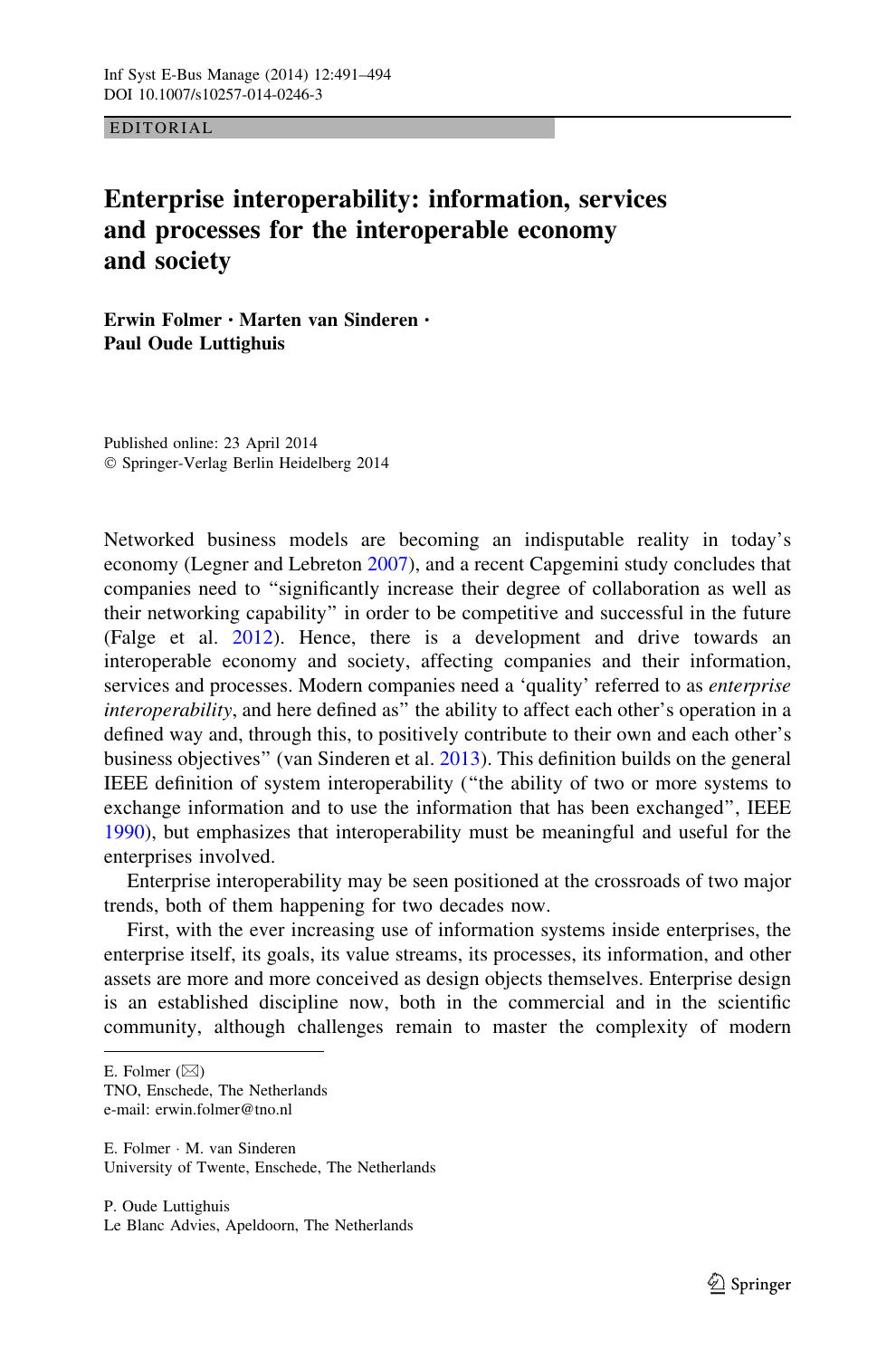enterprises (Dietz et al. [2013](#page-3-0)). Much of the complexity involved arises from the combination of the inherently social and economic aspects of enterprises on one hand, and the inherently analytical and technical aspects of design on the other. There is however also an important resemblance between these two sides: both generally involve a need for mastering—and sometimes controlling—complexity. As much as management is about mastering an enterprise, design is about mastering system complexity.

The second trend concerns the ICT-enabled transgression of business processes across the operational borders of individual organizational units (Keil et al. [2001\)](#page-3-0), thus challenging classical hierarchical arrangements inside enterprises and introducing horizontal co-ordination (Chen et al. [2008\)](#page-3-0). There is no doubt that this trend increases the complexity of enterprises and their information systems. Hierarchical arrangements are a popular way of dealing with complexity, both in management and in design, but inter- and intra-organizational co-operation challenge hierarchy. Both managers and designers therefore have to find other ways of dealing with complexity. This is how the originally unmistakably technical term interoperability has found its way into the enterprise arena (Ducq et al. [2004](#page-3-0)).

How can enterprises, and their information systems, be designed and managed in such a way that they can deal with horizontal operational co-operations? Because of the inherent additional complexity, this area inevitably proves to be a particularly challenging area of innovation and research. As a consequence, many interoperability frameworks emerged, aiming at structuring the overall problem of enterprise interoperability and positioning and aligning efforts to overcome the problem (van Sinderen et al. [2013](#page-3-0)). For example, the Future Internet Enterprise Systems (FInES) Standardization Task Force identified eight architectural frameworks for enterprise interoperability, which all agree on the dimensions of interoperability barrier and interoperability concern, but nonetheless incorporate various ways of addressing interoperability (Pattenden et al. [2012](#page-3-0)). This leads us to conclude that the maturity of the enterprise interoperability discipline still does not match the importance attached to it by many (Oude Luttighuis and Folmer [2011\)](#page-3-0), both academically and business-wise.

Academic research and innovation into the enterprise interoperability area is accompanied by a series of conferences contributing to the interaction of researchers and practitioners in the field. This special issue on Enterprise Interoperability springs from the 2013 International IFIP Working Conference on Enterprise Interoperability (IWEI), held in Enschede, the Netherlands, in March 2013. A selection of the best papers presented at this conference was invited to be revised and extended to a journal paper. Finally, five papers were accepted to this special issue, each dealing with specific ways of mastering the inherent complexity involved in enterprise interoperability.

Two papers deal with standardization, a measure aimed at controlling complexity by reducing the ever-growing variety inside and across organizations. As it goes, even when standards are being designed, so many of them arise that standards selection becomes a complicated problem in its own right (Otto et al. [2011](#page-3-0)). In Fit for Purpose: Engineering Principles for Selecting an Appropriate Type of Data Exchange Standard, Rosenthal et al. present their research in helping enterprises to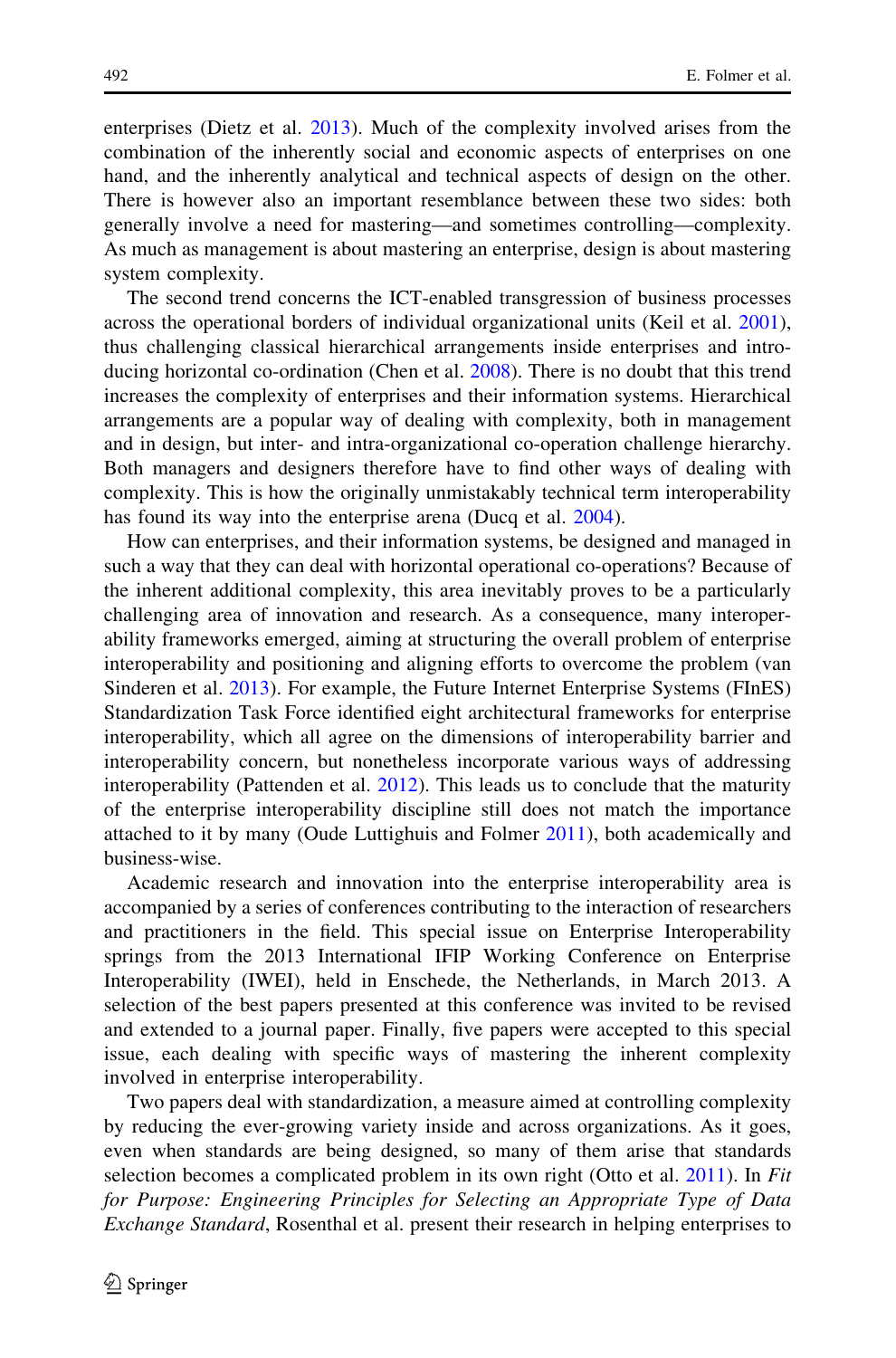select appropriate data exchange standards in a way that matches the characteristics of the interoperability problem at hand. Also, in case such a standard is used for dealing with a given interoperability issue, its quality is an important determinant of its success. Such quality, however, may not only be used as a criterion for selecting among standards, it is also an important measure for those who are responsible for designing, managing, and marketing the standard. In *Data Standards Quality* Measured for Achieving Enterprise Interoperability: The Case of the SETU Standard for Flexible Staffing, Folmer et al. discuss a case study of standards quality measurement and control, in the temporary labor industry.

The other three papers can all be positioned in the area of enterprise architecture. Enterprise architecture has been positioned as the discipline par excellence that aligns the deployment of information systems with business requirements. So, it is where the social and economic aspects meet design and technology. Especially where horizontal co-operations come into play, imperative co-ordination seems to be less applicable, because it so severely restricts the actions of all involved. Instead, more declarative approaches come to mind, that do not deal with how processes should act, but what they should accomplish. One of these approaches is business rule management. In Defining Collaborative Business Rules Management Solutions: Framework and Method, Zoet and Versendaal show how to have a given business rule management solution fit with an enterprise's value proposition.

Another complexity control technique dealt with in this special issue is prediction. In order to make sure whether a given enterprise interoperability solution meets the business requirements, prediction techniques may prove helpful. In A method for predicting the probability of business network profitability, Johnson et al. show how such techniques may be used for predicting the profitability of an enterprise network. The framework on which this work is based, is elaborated on in An Architecture Modeling Framework for Probabilistic Prediction, of Johnson et al.

We hope that this special issue will inspire researchers and practitioners in devising and testing new and useful ways for the enterprise interoperability problem solver to do his/her job. From a management perspective, such ways are needed, as one cannot afford to pass the buck of design and technology problems to others: the interoperability knife cuts right through all the layers, from strategy right down to infrastructure. From a design perspective, these ways would allow designers to be as much familiar with designing the complex relations inherent in enterprise interoperability, as they are today with sub-ordination techniques such as classification, encapsulation, and stratification for software and complex systems engineering (Parnas [1972;](#page-3-0) Oliver et al. [1997\)](#page-3-0).

We like to thank the authors for their efforts in writing and revising their papers, and the reviewers for their commitment in reviewing the papers and providing the authors with constructive feedback. We also like to take the opportunity to thank the editors and the editorial office of the ISeB journal for the excellent collaboration during all stages of preparing this special issue.